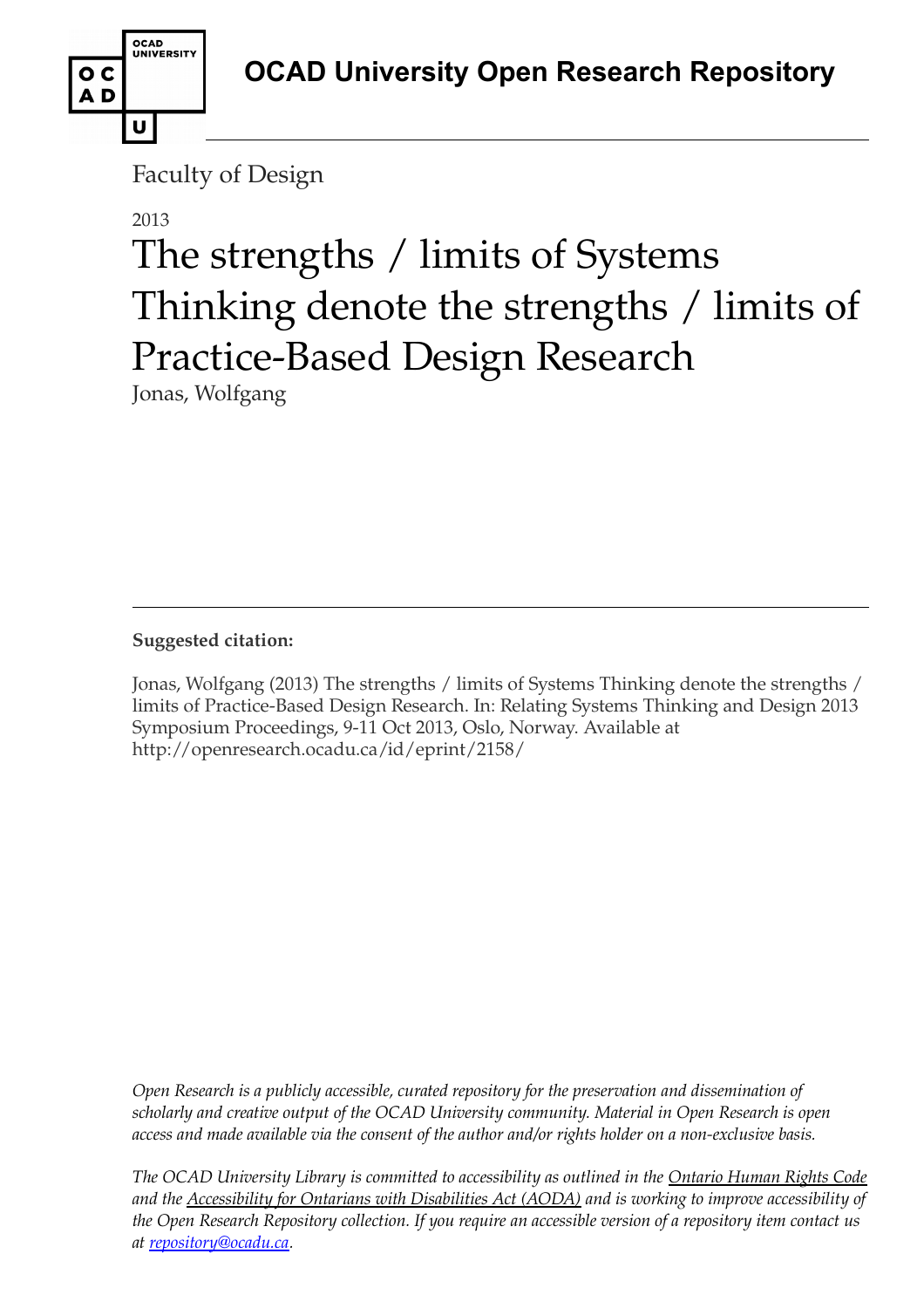Wolfgang Jonas [jonasw@hbk-bs.de](mailto:jonasw@hbk-bs.de) 131102

# **The strengths / limits of Systems Thinking denote the strengths / limits of Practice-Based Design Research**

(working paper for RSD2, AHO Oslo [http://www.systemic-design.net/\)](http://www.systemic-design.net/)

*"There is no purer myth than the notion of a science which has been purged of all myth."*  Michel Serres

#### **Overview**

If we focus on Practice-Based Design Research (PBDR) in its various forms and terminologies one can consider Design Research as a process of *"generating the unknown from the known*" or of *"organizing the transition from knowns to unknowns"* (Hatchuel). It is thereby confronted with the fundamental problems of control (non-reducible complexity), of prediction (notknowing of evolutionary emerging futures) and of incompatible domains of knowing. The problems show up in causal gaps between bodily, psychic and communicative systems and between the phases of evolutionary development. PBDR explores the possibilities of bridging these gaps in the medium of design projects and thereby creates new knowledge. This is necessarily done with scientific support, but in a situated, "designerly" mode, which means that the designer is part of the design / inquiring system. This is the epistemological characteristic. We argue for a strong coupling of PBDR and advanced Systems Thinking to face the problems mentioned above.

#### **1 Introduction and framing**

One of the myths that Serres (....) addresses says that modern Science has achieved a clear and proper separation of the human (society) and the non-human (nature). Bruno Latour deconstructs this myth and argues that we experience (Latour 1998):

*"... the transition from the culture of `science´ to the culture of `research.´ Science is certainty; research is uncertainty. Science is supposed to be cold, straight, and detached; research is warm, involving, and risky. Science puts an end to the vagaries of human disputes; research creates controversies. Science produces objectivity by escaping as much as possible from the shackles of ideology, passions, and emotions; research feeds on all of those to render objects of inquiry familiar. ... Science and society cannot be separated, they depend on the same foundation. ..."*

Latour introduces the *"paradoxical constitutional guarantees of modernity*:

*1. Even when we construct nature, it is as if we did not.*

*2. Even when we do not construct society, it is as if we did.*

*3. Nature and society must remain absolutely separate ; the work of purification must therefore remain separate from the mediation work."*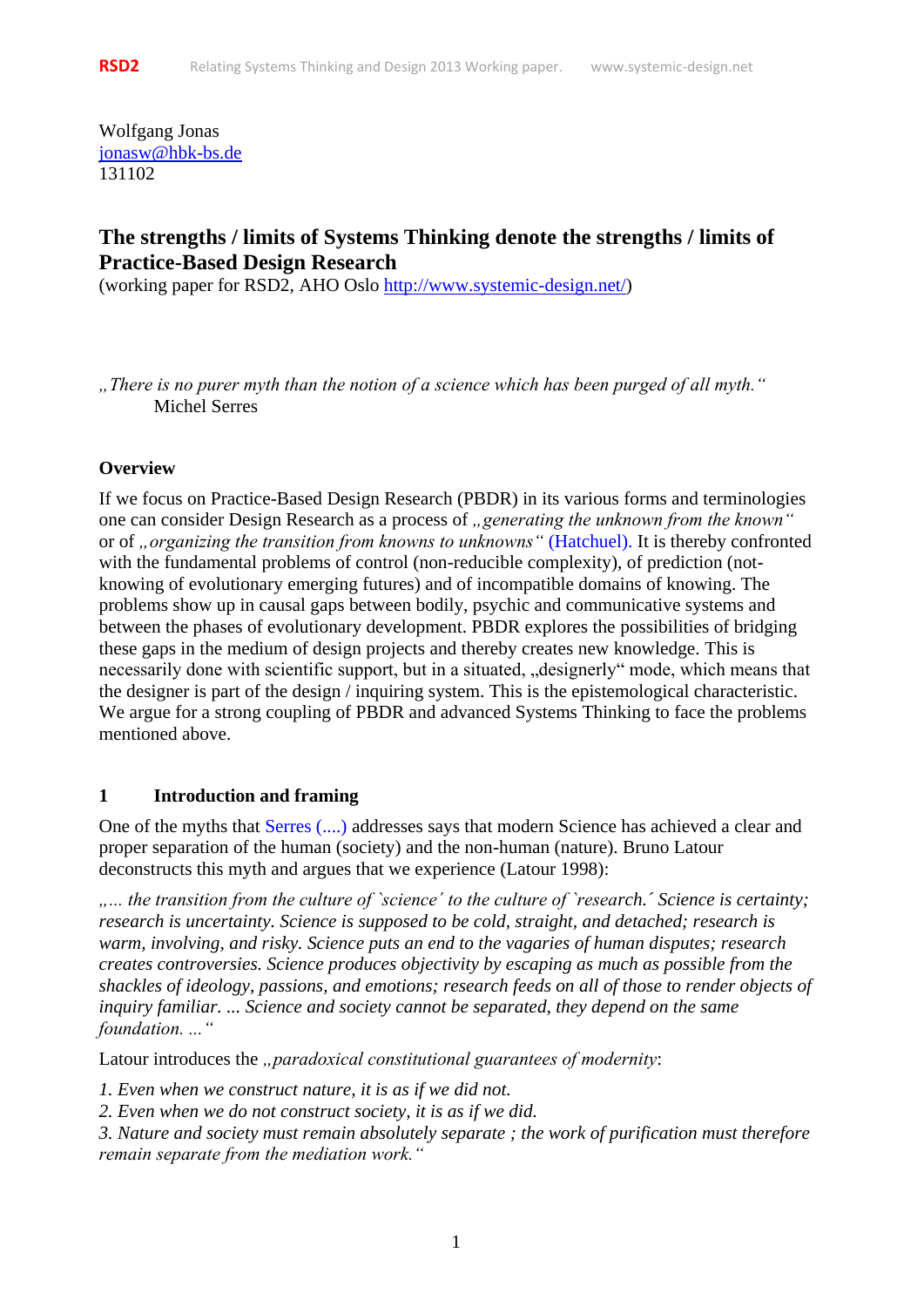Design has – at least implicitly - always known this, or rather: has never built on these guarantees of modernity. The design of Design Research can build on this knowing.

#### **2 Practice-Based Design Research (PBDR) as focus of interest**

Design conceives complex life-world situations in future contexts. We consider design as a process of *"generating the unknown from the known* " or of *"organizing the transition from knowns to unknowns"* (Hatchuel). Design Research is aiming at exploration and innovation. It may be labelled a "Science of Uncertainty" (Dilnot 1998). Therefore, beside descriptive Analysis, the normative and practice-oriented phases of Projection and Synthesis are essential elements of Design Research processes Chow and Jonas 2008). Bruce Archer adheres to this idea and states (1995: 11): "*It is when research activity is carried out through the medium of practitioner activity that the case becomes interesting."* That means PBDR in its various forms and terminologies lies in the focus of interest.

We all know the controversies regarding the scientific validity of PBDR (Friedman 2003). The standard reaction consists in the adaptation to established scientific standards from other disciplines such us the Social Sciences. This ignores, for example, the exciting and promising developments in Science and Technology Studies, which indicate a convergence of "scientific" and "designerly" processes of inquiry. The strategy of escaping to the "high ground" may provide short-term relief, but impedes the longer-term learning processes and the appreciation of designerly modes of inquiry. And, hopefully, a new role for design.

#### **3 Fundamental problems and causal gaps**

Design and design research are confronted with the fundamental problems of control (nonreducible complexity), of prediction (not-knowing of evolutionary emerging futures) and of incompatible domains of knowing. The problems show up in causal gaps between bodily, psychic and communicative systems and between the phases of evolutionary development (Luhmann 1997). Schön (1983: 42) puts it pragmatically:

*"The dilemma of "rigor or relevance" arises more acutely in some areas of practice than in others. In the varied topography of professional practice, there is a high, hard ground where practitioners can make effective use of research-based theory and technique, and there is a swampy lowland where situations are confusing "messes" incapable of technical solutions. The difficulty is that the problems of the high ground, however great their technical interest, are relatively unimportant to clients or to the larger society, while in the swamp are the problems of greatest human concern. ..."*

This means we need:

- a notion of complexity appropriate for messy real-world situations (Mikulecky no year),

- ways of dealing with future uncertainty, which points to scenario approaches,

- an epistemological framework, which integrates thinking and making as well as teleological/normative, causal and evolutionary ways of knowing, and

- an instrument and terminology for reflecting user / stakeholder / observer / designer involvement, which might be 2nd order cybernetics.

#### **4 Unresolvable blind spots**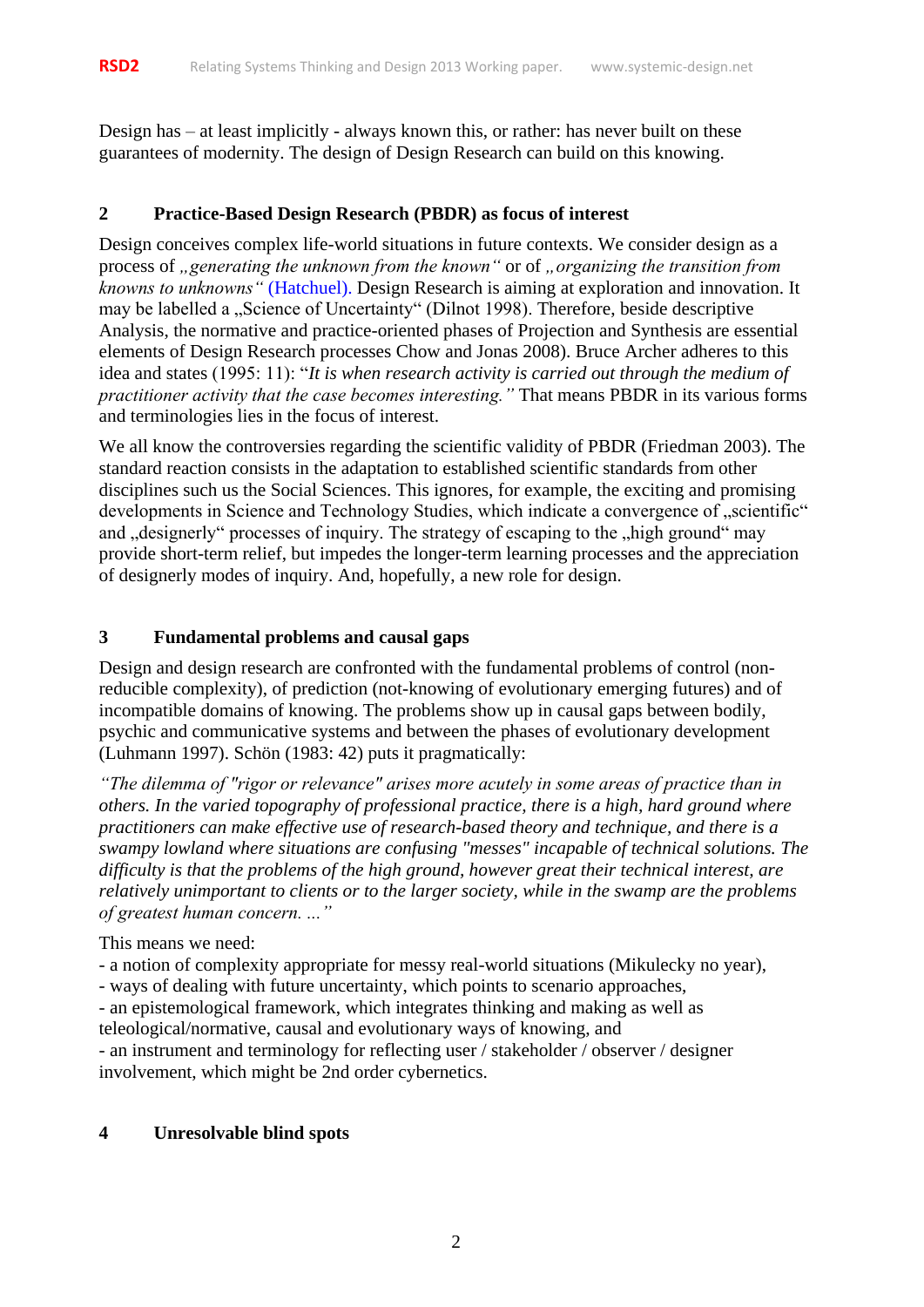Blind spots in Design Research comprise:

- Unconsciously defined and intransparent value systems, mainly based on today´s zeitgeisty beliefs, and the mixing of facts and values.

- Implicit driving forces based on the optimistic or pessimistic views of an assumed future from subjective perspectives and motivations.

- Biased, selective pasts, which means that trajectories of the past are continued. The pasts outside the observer's perspective are neither integrated in the present nor the future image. - Pseudo-objective scenario-techniques, which convey the illusion of an ideal, value-free observer. Scenarios are normative in any case. Observers are either unaware of their involvement or they are consciously concealing their role.

Blind spots are the necessary condition of every observation, but we can reflect and use them productively in managing complexity. The suggestion would be to use as many incoherent perspectives as possible. Mikulecky (no year):

*"Complexity is the property of a real world system that is manifest in the inability of any one formalism being adequate to capture all its properties. It requires that we find distinctly different ways of interacting with systems. Distinctly different in the sense that when we make successful models, the formal systems needed to describe each distinct aspect are NOT derivable from each other."*

# **5 Paradox and oxymoron**

The problem of control (describing and managing systemic complexity) and the problem of prediction (dealing with future uncertainty and evolution) are essential and they are related to each other. Even simple deterministic feedback systems produce bifurcation patterns and chaos. The considerations can be expanded in various ways:

Rittel (1972) argues that rationality means the attempt / claim to predict the consequences of intended actions. But he shows that:

- one cannot start to be rational, since one should have always started one step earlier,

- one cannot stop to be rational because one should draw the consequence of every consequence,

- the uncertainty of factors grows, the further we look into the future of a causal chain, and finally,

- the causal model of the phenomena to be designed would have to include itself as central part.

The consequence is Rittel´s description of planning as an argument, a cognitive and social process of creating, exploring and reducing variety, supported – for example - by Issue-Based Information Systems.

Krippendorff (2007) still sharpens the argument and describes Design Research as an "oxymoron", a contradiction in itself, since it is impossible to do research about something that does not yet exist. He characterizes Design (Research) as the social construction of meaning through language by stakeholders.

Rorty (1989) suggests narrative, speculative, poetic methods. The potential of this approach is still unexplored.

## **6 Research Through Design (RTD) as an implementation of PBDR – C1**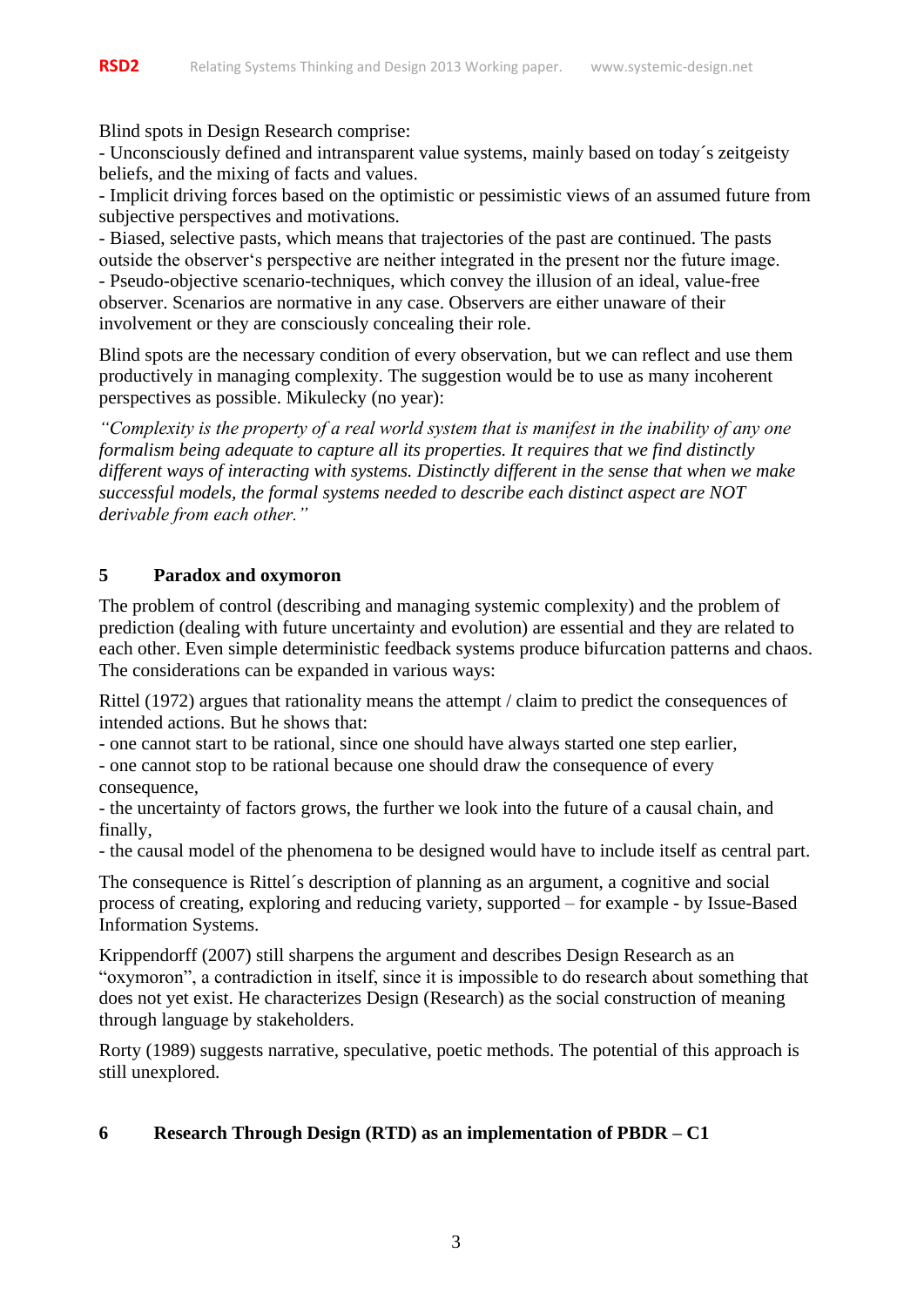We consider Design and Design Research as a cybernetic process of experiential learning, which follows evolutionary patterns (Kolb 1984). There are various 4-step models (ID Chicago) and models with 5 or more steps. Yet 3-step models as shown in table 1 reveal the underlying logic most clearly: induction – abduction – deduction, with abduction as the central designerly phase.

My own model or theoretical framework of Research Through Design (RTD) with the phases of Analysis – Projection – Synthesis is chosen as one possible realization of PBDR. Projection represents the abductive step. Please note the analogy to the terminology of Transdisciplinarity Studies.

| <b>Authors</b>                                            | phases / components / domains of knowing in design research |                    |                                    |
|-----------------------------------------------------------|-------------------------------------------------------------|--------------------|------------------------------------|
| Jones (1970)                                              | divergence                                                  | transformation     | convergence                        |
| Archer (1981)                                             | science                                                     | design             | arts                               |
| Simon (1969)<br>Weick (1969)                              | intelligence                                                | design             | choice                             |
| Nelson and<br>Stolterman (2003)                           | the true                                                    | the ideal          | the real                           |
| Jonas (2007) RTD                                          | Analysis                                                    | Projection         | <b>Synthesis</b>                   |
| Fallman (2008)                                            | Design Studies                                              | Design Exploration | Design Practice                    |
| Brown (2009)                                              | Inspiration                                                 | Ideation           | Implementation                     |
| Nicolescu (2002)<br>Transdisciplinarity<br><b>Studies</b> | System knowledge                                            | Target knowledge   | <b>Transformation</b><br>knowledge |

**Table 1:** Triadic concepts of experiential learning processes in Design Research, especially providing the framework for Research Through Design and Transdisciplinarity Studies.

#### **7 Systems Thinking constitutes RTD processes**

PBDR explores the possibilities of bridging the above mentioned gaps in the medium of design projects and thereby creates new knowledge. Systems Thinking and systemic methods allows for the modelling of complex design / inquiring systems and thus provide a means of communicating *about* them. Matrix representations provide means for representing complexity (cross-impact analysis) or for discussing future uncertainty (cross-consistency analysis). Crossimpact matrices – for example - provide an instrument for identifying and locating required scientific contributions (each field of the matrix represents a potential scientific or designerly research problem). Furthermore Systems Thinking and systemic methods allow for the reflection of observer modes and conditions of involvement in the systems of inquiry and thus provide a means of communicating *within* design / inquiring systems.

The very broad scope of subject matters (general human ecology) and the stance of the researcher (situated, aiming at change) characterize and determine the epistemological status of Design Research (Findeli 2008). Both aspects suggest that a purely scientific approach is unsuitable. The differentiation between Design and PBDR is fuzzy, the transition is continuous. Design Research is necessarily done with scientific support and in a situated, "designerly"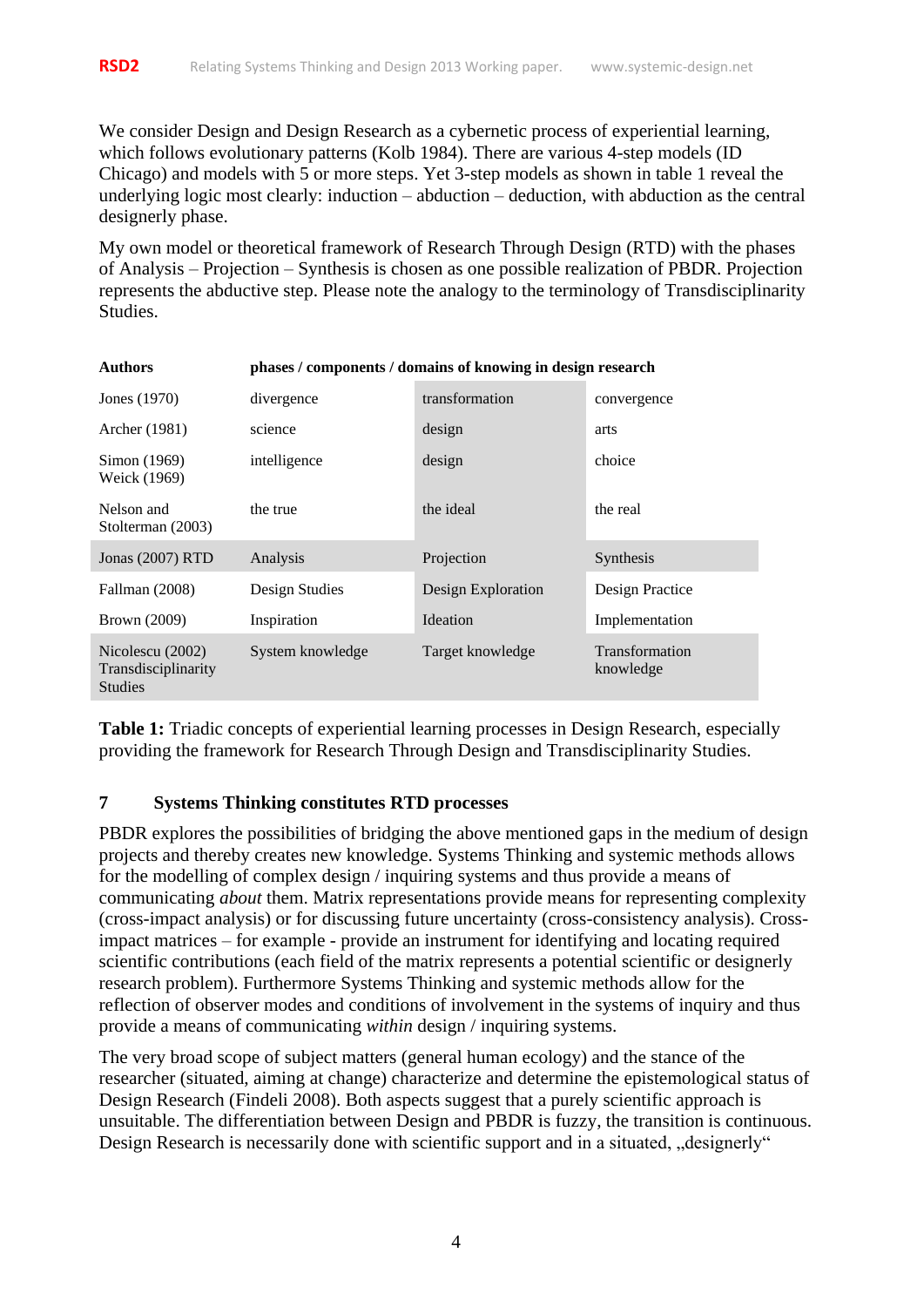mode, which means that the design process provides the structure and that the designer is part of the design / inquiring system.

### **8 Reflecting observer modes – RTD requires the shift from C1 to C2**

The cybernetic concepts of 1st and 2nd order observation are helpful for the distinction between classical detached inquiry and situated inquiry. My notorious diagram, inspired by Ranulph Glanville, is an attempt to substantiate the concepts of research FOR / ABOUT / THROUGH design as introduced by Archer (1995) and Frayling (1993). It relates observer positions (inside or outside the design / inquiring system) and observer perspectives (looking at the design / inquiring system or looking at some external point of interest). It provides a fourth category, which I have tentatively called research AS design. It may be interpreted as the (inaccessible?) location of abductive knowledge production...



**Table 2:** The concepts of research FOR, ABOUT, THROUGH design, related to observer positions and perspectives. A fourth category is emerging: Research AS Design (Glanville 1997).

The notion of 2nd order observation might raise the question if there is a relation between Bateson´s (1979) five levels of learning to the orders of observation used here. Bateson – as I understand him – suggests deeper and more far-reaching insights the higher the level of learning. My notion is just formal, that means it does not make sense to speak of 3rd or 4th order observation. Higher orders are not superior to lower orders. They can be generative in positive and negative respects, both liberating and limiting. Observing observation provides / generates new options and new blind spots at the same time, but does not provide better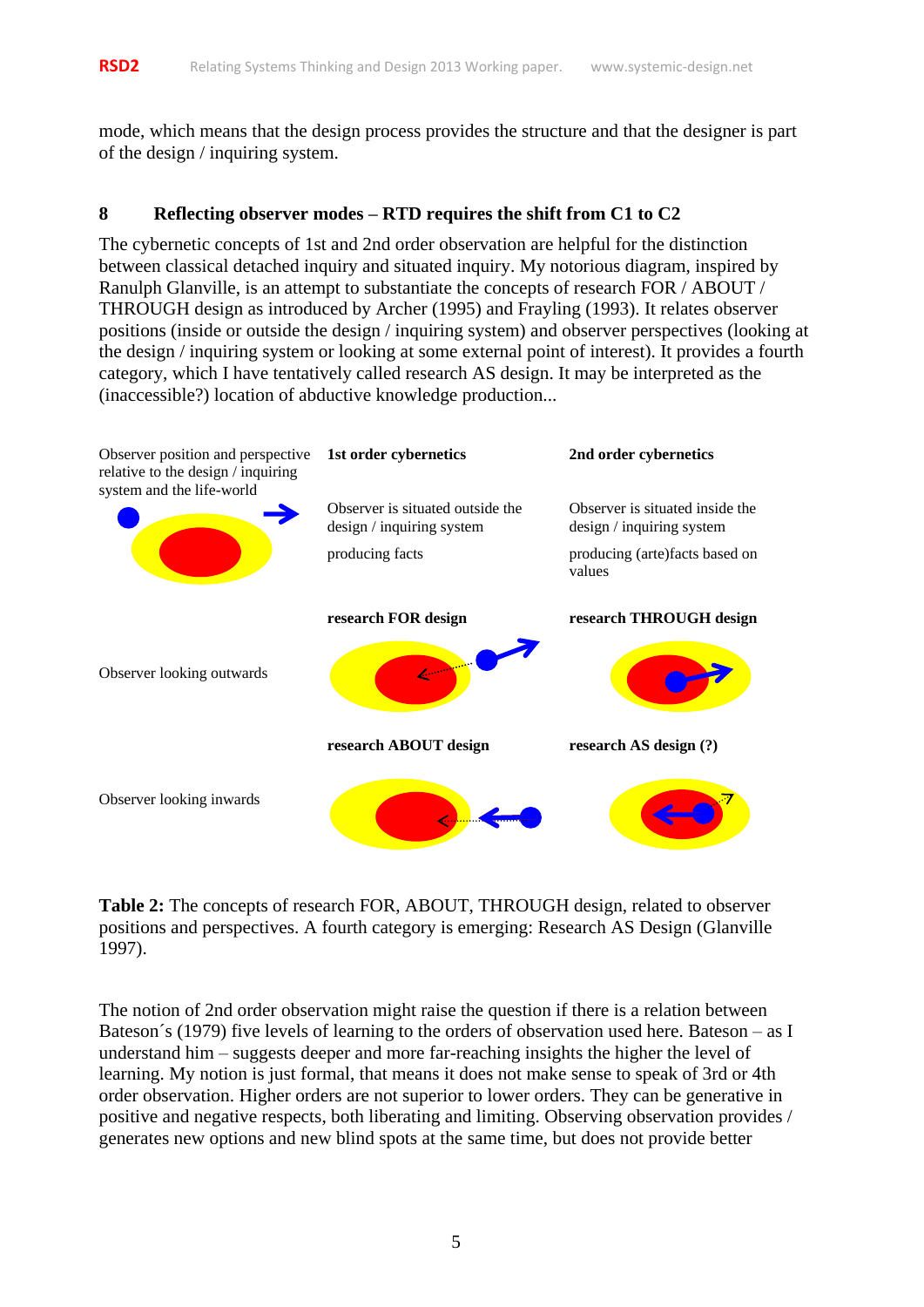knowledge. It contributes to managing complexity by introducing new perspectives (Mikulecky no year).

# **9 Zooming in: RTD and (Critical) Systems Thinking**

The RTD model, as derived above and shown in table 2, can be further interpreted in a systemic perspective. It comprises three core systemic dimensions:

(1) the wider context of a design situation or the relevant environment,

(2) the design / inquiring system, which may be a designer / scientist, a group, a company, a community, etc. and

(3) the driving force, which is determined by the value base, the motivation and the goal of the inquiry.

All three of these systems are not "given", but have to be negotiated by stakeholders, designers, the wider public. Critical Systems Thinking (CST) as developped by Werner Ulrich seems to be the most comprehensive systemic approach, able to deal appropriately with systemic realworld Design Research situations.

| <b>Hard Systems Thinking (HST)</b> | <b>Soft Systems Thinking (SST)</b> | <b>Critical Systems Thinking (CST)</b> |
|------------------------------------|------------------------------------|----------------------------------------|
| systematic                         | systemic                           | critical to ideas of reason            |
| mechanistic paradigm               | evolutionary paradigm              | normative paradigm                     |
| instrumental                       | strategic                          | communicative                          |
| efficiency emphasised              | effectiveness emphasised           | ethics emphasised                      |
| Management of scarceness           | management of complexity           | management of conflict                 |

**Table 3:** Characteristics of systems thinking levels (Hutchinson 1997, after Ulrich 1988).

This is the fundamental difference to Science, where:

- the wider context is excluded as far as possible,

- the design / inquiring system is considered as disembodied, detached, objective, Cartesian observer, and

- the driving force remains implicit or mythic.

Simon´s (1969) famous description:

*"An artifact can be thought of as a meeting point – an "interface" in today's terms – between an "inner" environment, the substance and organization of the artifact itself, and an "outer" environment, the surroundings in which it operates. If the inner environment is appropriate to the outer environment, or vice versa, the artifact will serve its intended purpose."*

contains these 3 systems. Yet he does not reflect the role of the observer appropriately. Or even worse: He considers too much observer involvement as dangerous.

# **10 Relating RTD to a generic scenario model CFU**

The future aspect is still missing. The PROJECTION part of RTD (the problem of prediction, dealing with future uncertainty) requires methodical support. Scenario approaches operate with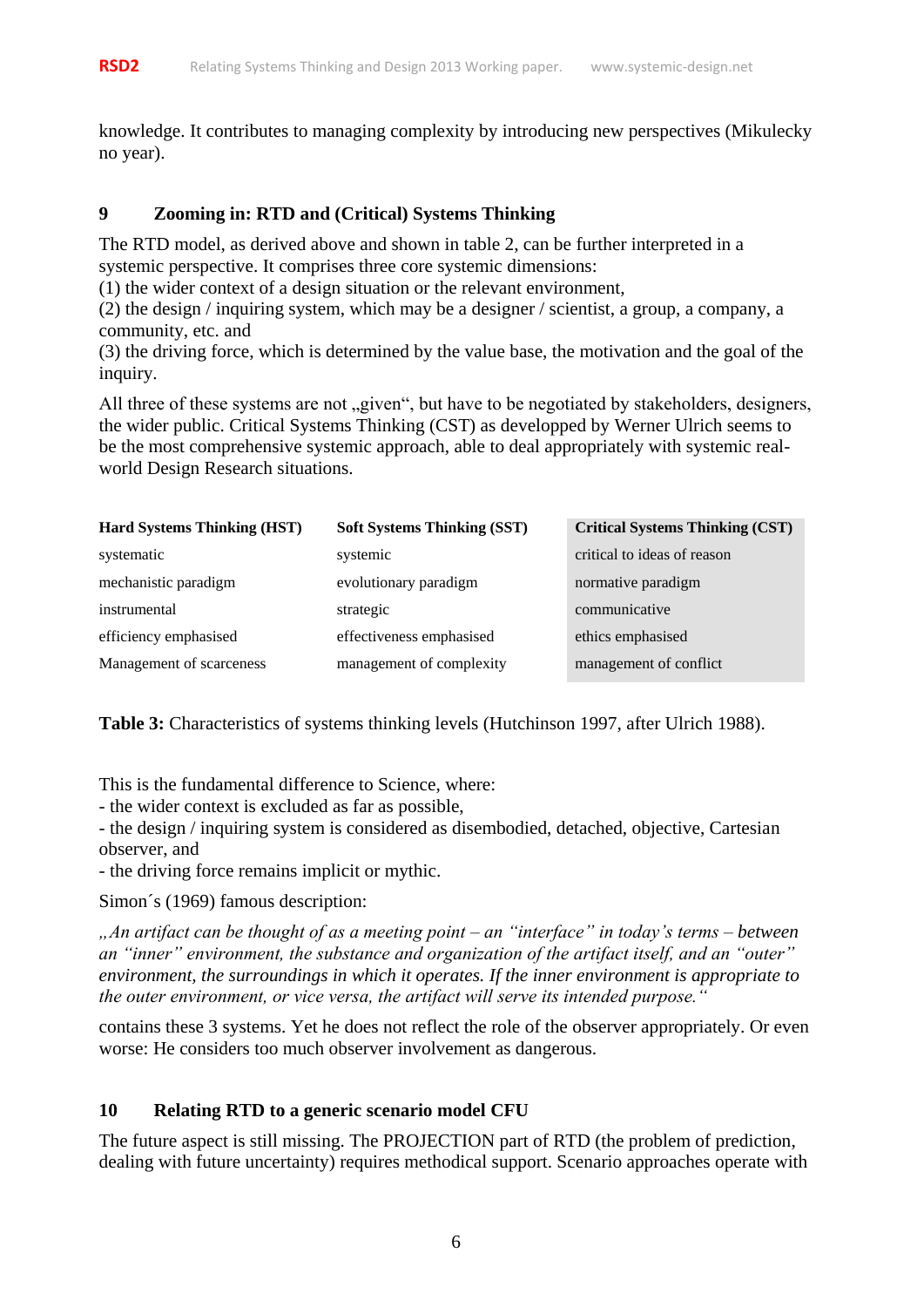a number of key variables of high impact and high uncertainty. Comprehensive scenario techniques require enormous effort and mathematical support (e.g. cluster analysis).

", Quattro stagioni" / ", otto stagioni" approaches provide simplified methods with 2 / 3 key variables and 2 alternative projections each. The "Cube of Future Uncertainty" (CFU) builds on these simplified scenario techniques. It is a generalized designerly framework for scenario approaches, defined by the three above mentioned systemic dimensions of RTD: the wider context, the design / inquiring system, and the driving force and thus establishes the systemsbased connection between ANALYSIS and SYNTHESIS by means of PROJECTION.



**Figure 1:** The wider context, the design / inquiring system (established by the involved actors) and the resulting driving force (left). The Cube of Future Uncertainty (right) is a scenario framework built from these three systemic dimensions. A situation of Research Through Design.

#### **11 So what? Turning deficits and threats into strengths and opportunities**

These seeming deficits of PBDR / RTD should be turned into the strengths of a new paradigm of inquiry, which comprises:

- Systems Thinking and the positive acceptance of multi-perspectivity. Mikulecky (no year) proposes to develop *"distinctly different ways of interacting with systems … in the sense that when we make successful models, the formal systems needed to describe each distinct aspect are NOT derivable from each other."*

- The conscious adoption of generative, designerly approaches like scenario thinking as "playgrounds" for explorations.

- The explicit integration of facts and values into our systems of inquiry.

Ulrich´s Critical Systems Thinking (2000) can be regarded as an approach towards integration and transparency of this kind. CST comprises the reflection and determination of system boundaries and driving forces as well as questions of legitimacy. Even if Ulrich mainly refers to Churchman, there are various influences such as Issue-Based Information Systems as dialogic instruments (Rittel and Kunz 1970), the notion of the Sciences of the Artificial and the reflections on designing the evolving artefact (Simon 1969), or dialogic approaches to systemic modelling, mixed causation problems, sensitivity modelling (Vester 1999).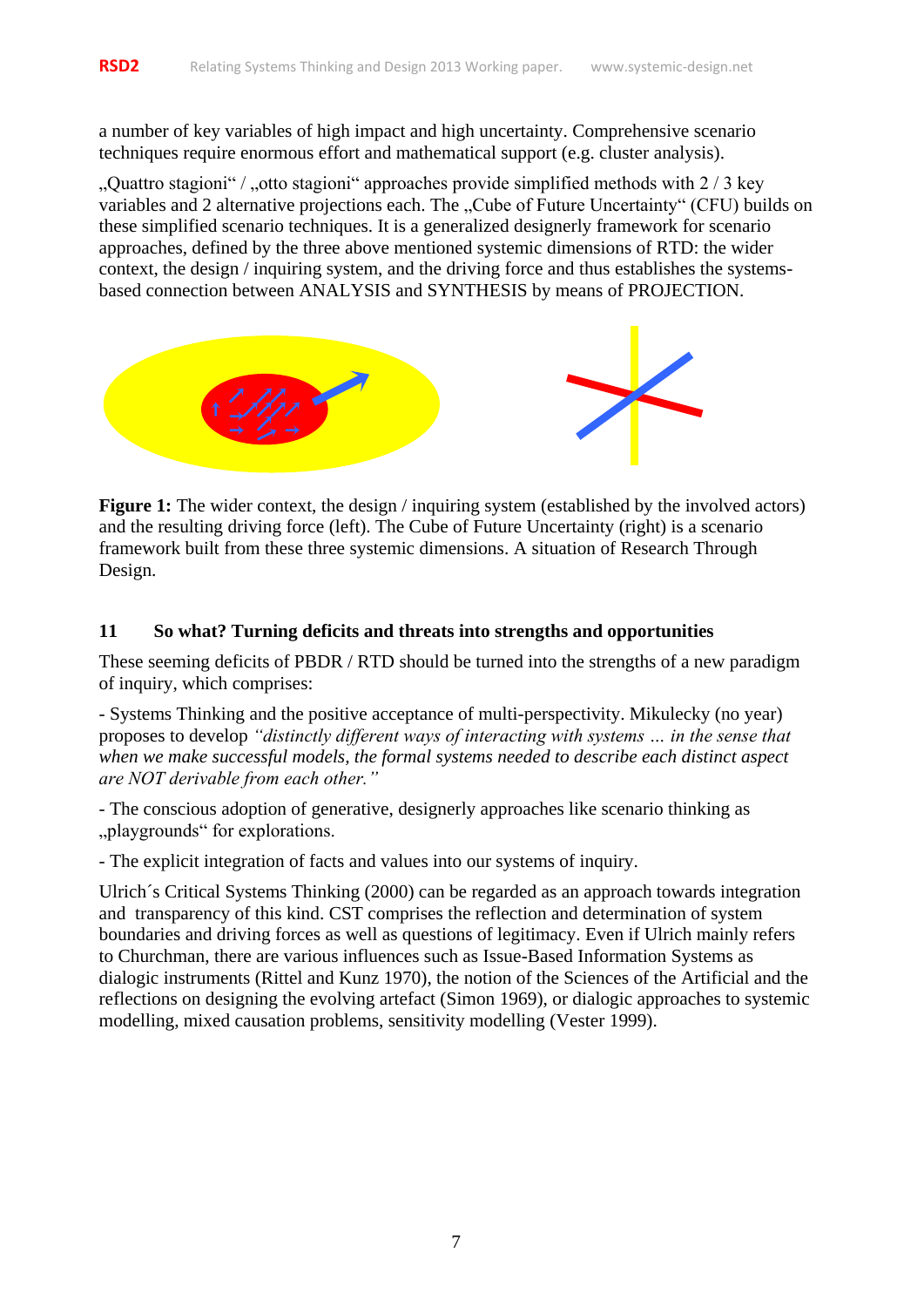

**Figure 2:** The diagram of the four "heroes" demonstrate the richness of seemingly controversial positions and attitudes. There is no "progress", but options for richer design considerations. It may be used as a map and navigation aid for reflecting our own positions.

## **12 Perspectives: Design as the new model for Transdisciplinary Science**

The further development of this pro-active position means that Design might be the new model for Science, as has been suggested by Glanville (1980), who describes Science as a specific sub-category of Design. The concept of Mode-2 science (Nowotny et.al. 2001) with its emphasis on socially robust instead of true knowledge might be a strong theoretical support, as well as the emerging framework of transdisciplinarity. Radical transdisciplinarity explicitly addresses all the indecent issues of designerly inquiry as described above and takes them as the basis for a new kind of science. Nicolescu (2008), for example, suggests three *Axioms of Transdisciplinarity*, which explicitly address the knowledge gaps between the different levels of reality and the perceiving subject:

- The *ontological axiom*: in nature and society, as well as in our perception of and knowledge about them, there are *different levels of reality* for the subject, which correspond to different levels of the object.

- The *logical axiom*: the transition from one level of reality to another is vouchsafed by the *logic of the included third*.

- The *epistemological axiom*: the structure of the totality of all levels of reality is *complex*; each level is determined by the simultaneous existence of all other levels.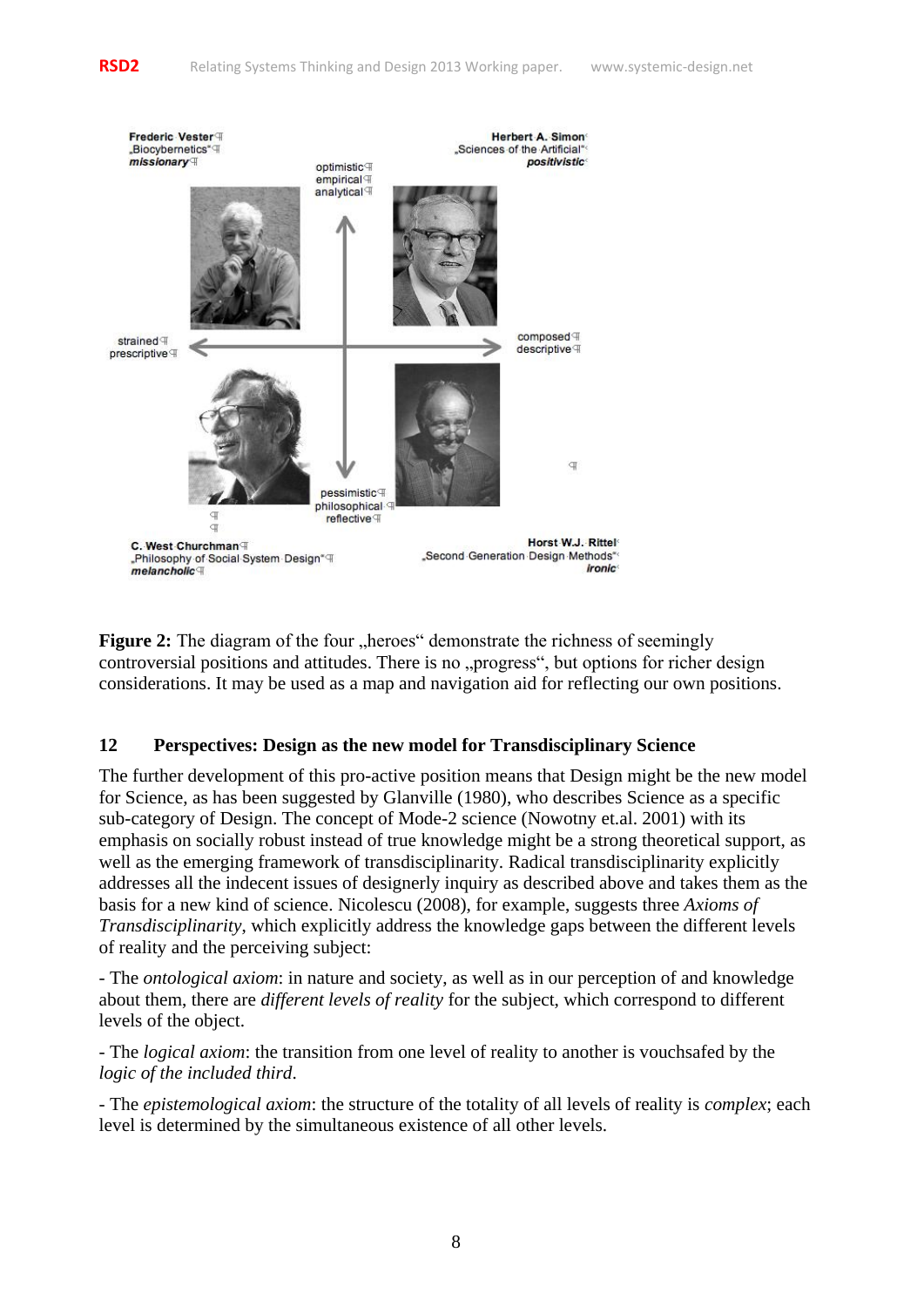Various perspectives are showing up:

- There is the relation to De Zeeuw's (1996, 2010), third phase science". He distinguished First phase science, dealing with non-constructed objects, Second phase science, dealing with constructed objects, and Third phase science, dealing with self-constructing objects (2010: 19):

*"´Second phase´ science aims to resolve the ´overload´ that derives from using the Cartesian form to study the ´in there´, as if it is the ´out there´. It is the range of forms of transfer which it studies. [...] ´Third phase´ science aims to consider alternative selections of forms of transfer. It may be interpreted as improving on collective learning through ´texts´. ..."*

- Epistemic democracy (Dewey)

- Design and Science - approaching each other (Jonas, Chow and Grand 2013).

- ...

#### **References**

Archer, Bruce (1981) "A View of the Nature of Design Research", in R. Jacques & and J. Powell (eds.) *Design:Science:Method,* Guildford, England: Westbury House, pp30-47

**Archer, Bruce** (1995) "The Nature of Research", in: *Co-design* January 1995 pp6-13

**Bateson, Gregory** (1979) *Mind and Nature*, Glasgow: Fontana / Collins

**Brown, Tim** (2009) *Change by design: How design thinking transforms organizations and inspires innovation*, New York NY: Harper Business

**Chow, Rosan and Jonas, Wolfgang** (2008) "Beyond Dualisms in Methodology – an integrative design research medium ('MAPS') and some reflections", DRS conference *Undisciplined!*, Sheffield, 07/2008

**Dewey, John** (1916) *Democracy and Education*, New York: The Macmillan Company

De Zeeuw, Gerard (1996) "Three Phases of Science: A Methodological Exploration", Working paper Nr. 7 of the Centre for Systems and Information Sciences; University of Humberside, 1996, ISBN 1 86050 025 0

**De Zeeuw, Gerard** (2010) "Research to Support Social Interventions", in: *Journal of Social Intervention: Theory and Practice* – 2010 – Volume 19, Issue 2, pp 4–24

**Dilnot, Clive** (1998) "The Science of Uncertainty: The Potential Contribution of Design to Knowledge", in: Doctoral Education in Design, Ohio, Oct. 8-11, 1998, pp 65-97

**Fallman, Daniel** (2008) "The interaction design research triangle of design practice, design studies, and design exploration", in: *Design Issues, 24*(3), pp4-18

**Findeli, Alain** (2008) "Searching for Design Research Questions", keynote at *Questions & Hypotheses*, Berlin, 24-26 October 2008

**Frayling, Christopher** (1993) "Research in art and design", London: Royal College of Art

**Friedman, Ken** (2003), Theory construction in design research: criteria, approaches, and methods", in: *Design Studies* 24 (2003) pp507-522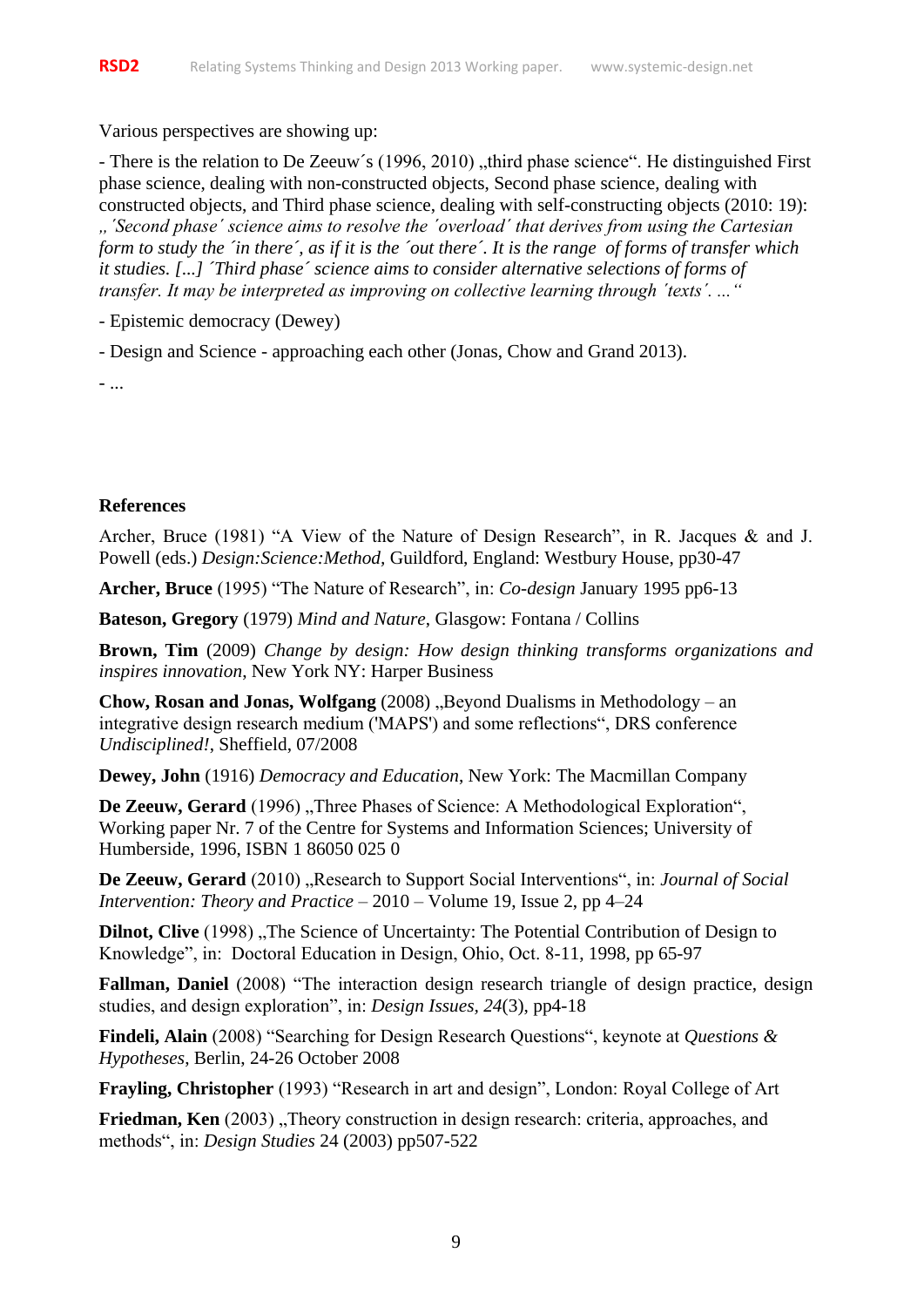**Glanville, Ranulph** (1980) "Why Design Research?", in: Jacques, R.; Powell, A., *Design: Science: Method*, Guildford: Westbury House

**Glanville, Ranulph** (1997) "A Ship without a Rudder", in: Glanville, Ranulph and de Zeeuw, Gerard, eds. *Problems of Excavating Cybernetics and Systems*; BKS+, Southsea, 1997

**Hatchuel, Armand** (....)

**Hutchinson, W.E.** (1997) *Systems Thinking and Associated Methodologies*, QUINNS ROCKS, Western Australia: Praxis Education

**Jonas, Wolfgang and Meyer-Veden, Jan** (2004) *Mind the gap! On knowing and not-knowing in design*, Bremen: Hauschildt

**Jonas, Wolfgang** (2007) "Research through DESIGN through research – A cybernetic model of designing design foundations", in: *Kybernetes*, 36(9/10 - special issue on cybernetics and design), pp1362-1380

**Jonas, Wolfgang; Chow, Rosan and Grand, Simon** (2013) "Alternative Design Doctorates as Drivers for New Forms of Research, Or: Knowing and Not-Knowing in Design", in: Engels-Schwarzpaul, A. Chr. and Peters, Michael A. (eds.) *Of Other Thoughts: Non-Traditional Ways to the Doctorate. A Guidebook for Candidates and Supervisors*, Rotterdam: Sense Publishers

**Jones, John Christopher** (1970) *Design Methods: seeds of human futures*. London, England: John Wiley & Sons

**Kolb, David A.** (1984) *Experiential learning: experience as the source of learning and development*, New York NY: Prentice-Hall

**Krippendorff, Klaus** (2007 "Design Research, an Oxymoron?", in: *[Design Research Now -](http://www.birkhauser-promotion.ch/DesignResearchNow/designresearch.swf) [Essays and Selected Projects](http://www.birkhauser-promotion.ch/DesignResearchNow/designresearch.swf)*, Basel: Birkhäuser

**Latour, Bruno** (1998) *Wir sind nie modern gewesen. Versuch einer symmetrischen Anthropologie*, Frankfurt / Main: Suhrkamp

**Luhmann, Niklas** (1997) *Die Gesellschaft der Gesellschaft*, Suhrkamp, Frankfurt / Main: Suhrkamp

**Mikulecky, D.C.** (no year) "Definition of Complexity", see [http://www.people.vcu.edu/~mikuleck/ON%20COMPLEXITY.html,](http://www.people.vcu.edu/~mikuleck/ON%20COMPLEXITY.html) accessed 10 November 2010

**Nelson, Harold G. & Stolterman, Erik** (2003) *The design way. Intentional change in an unpredictable world,* Englewood Cliffs, NJ: Educational Technology Publications

**Nicolescu, Basarab** (2002) *Manifesto of Transdisciplinarity*, Albany NY: State University of New York Press

**Nicolescu, Basarab** (2008) *Transdisciplinarity: Theory and practice*, New York NY: Hampton Press

**Nowotny, Helga; Scott, Peter; Gibbons, Michael** (2001) Re-Thinking Science. Knowledge and the Public in the Age of Uncertainty, Cambridge, UK: Polity Press

**Rittel, Horst W.J. and Kunz, Werner** (1970) "Issues as Elements of Information Systems", Working Paper No. 131, Center for Planning and Development Research, University of California, Berkeley CA, July 1970

**Rittel, Horst W. J.** (1992) "Zur Planungskrise: Systemanalyse der ´ersten und zweiten Generation´", in: Ders. Planen, Entwerfen, Design 1992 S. 37-58 (Original 1971/72)